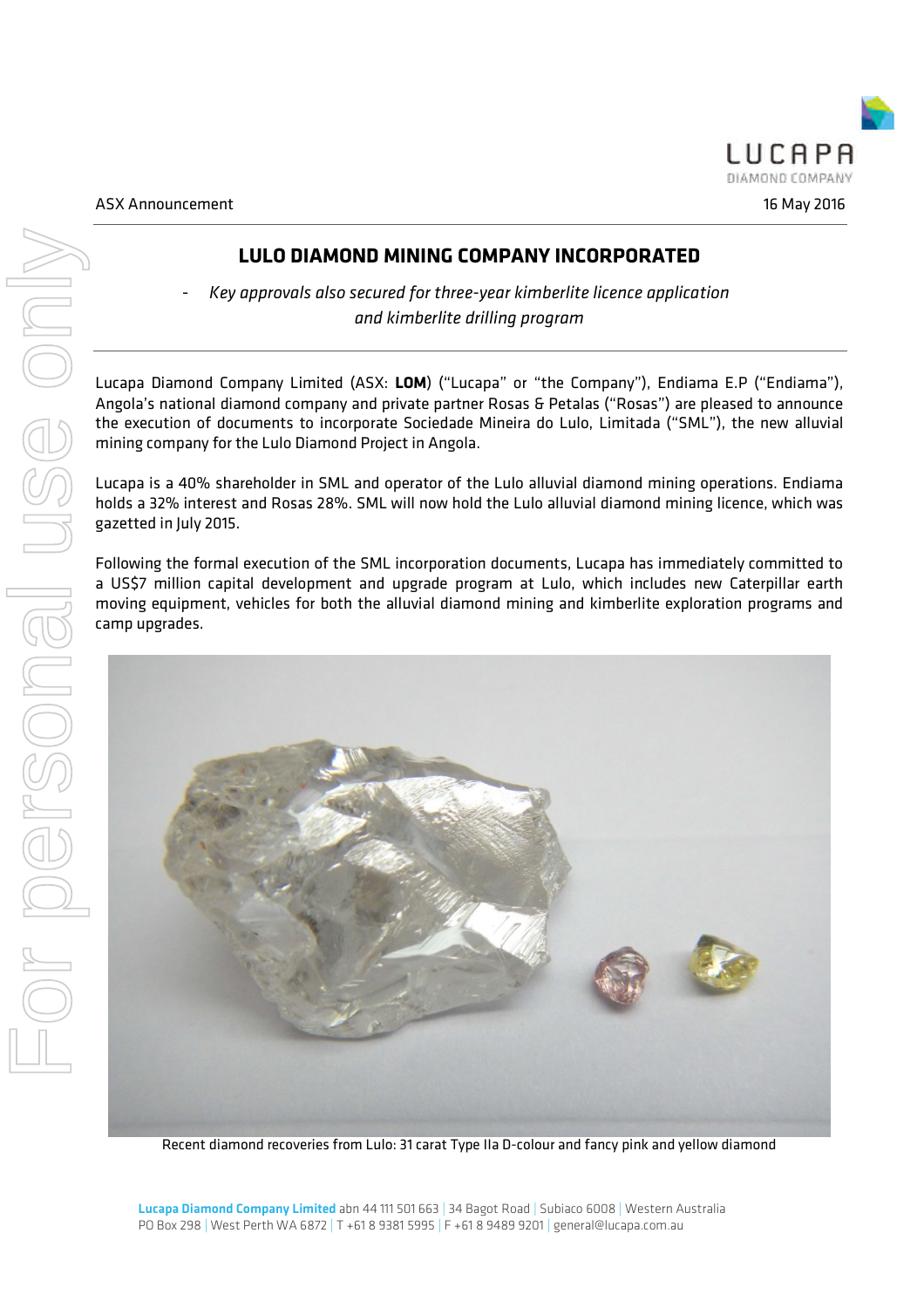## *Kimberlite Drilling Update*

Lucapa is also pleased to announce the application for expatriate work permits for several senior operational roles at Lulo, including specialist drillers for the upcoming kimberlite drilling program, has received preliminary approval.

As a result, Lucapa expects the kimberlite drilling program to commence at Lulo on the high-priority L259 kimberlite target later in the June 2016 Quarter.

While Lucapa had hoped to be in a position to commence this drilling program in April 2016 following the arrival on site of a Landcruiser-mounted drill rig, the Company is pleased that the work permits for the specialist drilling crew have now enabled planning to be advanced.

## *Kimberlite Exploration Licence*

Lucapa and its partners have, at the last Lulo board meeting, formally signed-off on a new three-year kimberlite exploration program at Lulo, which will now be submitted this week to the Angolan Ministry of Geology and Mines.

Lucapa and its partners will continue to advance the Lulo kimberlite exploration program during the application period, as allowed, and will advise shareholders as soon as this process is completed.

For and on behalf of the Lucapa Board.

### **STEPHEN WETHERALL CHIEF EXECUTIVE OFFICER**